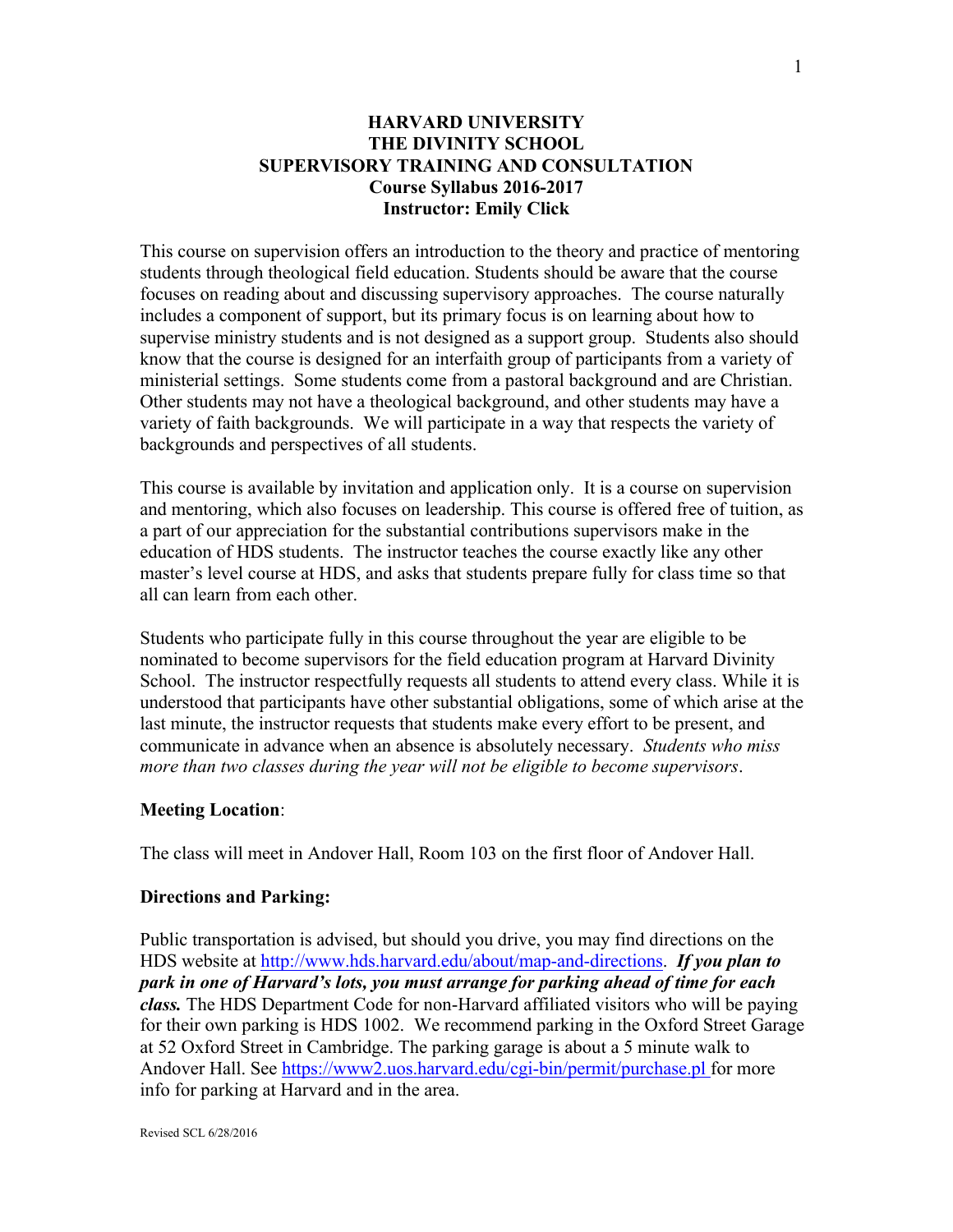## Class Schedule

*I.* **Introduction to Field Education: This session is required for all new supervisors and students in their first field education unit concurrent with the academic year.** *The same session is offered twice. Please choose one session to attend.*

**Friday, September 2, 2016: 11:00 AM-12:00 PM.**

## *A second session will be offered IMMEDIATELY FOLLOWING THE SITE FAIR.*

**Site Fair: Thursday, September 8, 2016: 4:30-5:30pm.**

**Introduction to Field Education, Thursday, September 8, 2016: 5:30- 6:30pm.**

## **If you have not yet secured a student to work with, please plan to attend the Field Education Site Fair.**

Assignment:

Read the HDS Student Handbook, Excerpts related to M.Div. Program http://www.hds.harvard.edu/academics/registrar/handbook-for-students

Read the following available online at Available online at www.hds.harvard.edu/academics/field-education

- Read the Field Education Handbook
- Review Field Education Calendar

Agenda:

Introductions

Orientation to the curriculum at Harvard Divinity School

Orientation to field education at Harvard Divinity School

Giving and receiving feedback

Learning agreements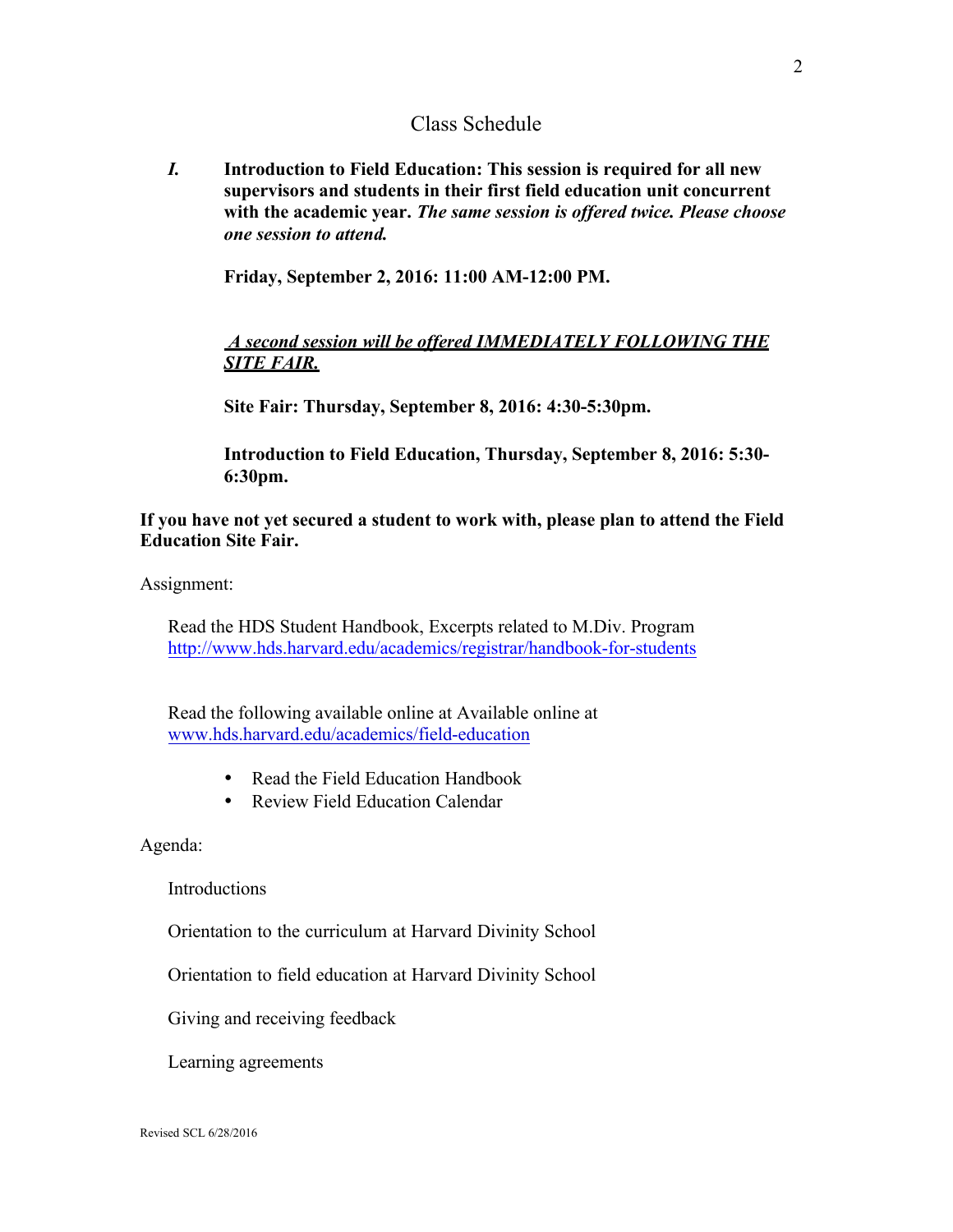### **II. Monday, September 19, 2016 (5:00 to 7:00 PM)**

Assignment:

Read: *Humble Inquiry: The Art of Asking Instead of Telling*, Edgar H. Schein Agenda:

Discuss reading

Learning agreements

Beginning the supervisory relationship

The supervisory session and models of supervision

Organize who will present cases by the week (bring your calendar)

### **III. Monday, October 17, 2016 (5:00 to 7:00 PM)**

Assignment:

Read: *Welcome to Theological Field Education,* Matthew Floding (ed.)

Agenda:

Discuss reading

Working with theological case presentations

Review of presenting cases

### **IV. Monday, October 31, 2016 (5:00 to 7:00 PM)**

Assignment:

*The Art of Theological Reflection*, Killen and de Beer

Agenda:

Discuss reading

#### **V. Monday, November 28, 2016 (5:00 to 7:00 PM)**

Assignment:

Revised SCL 6/28/2016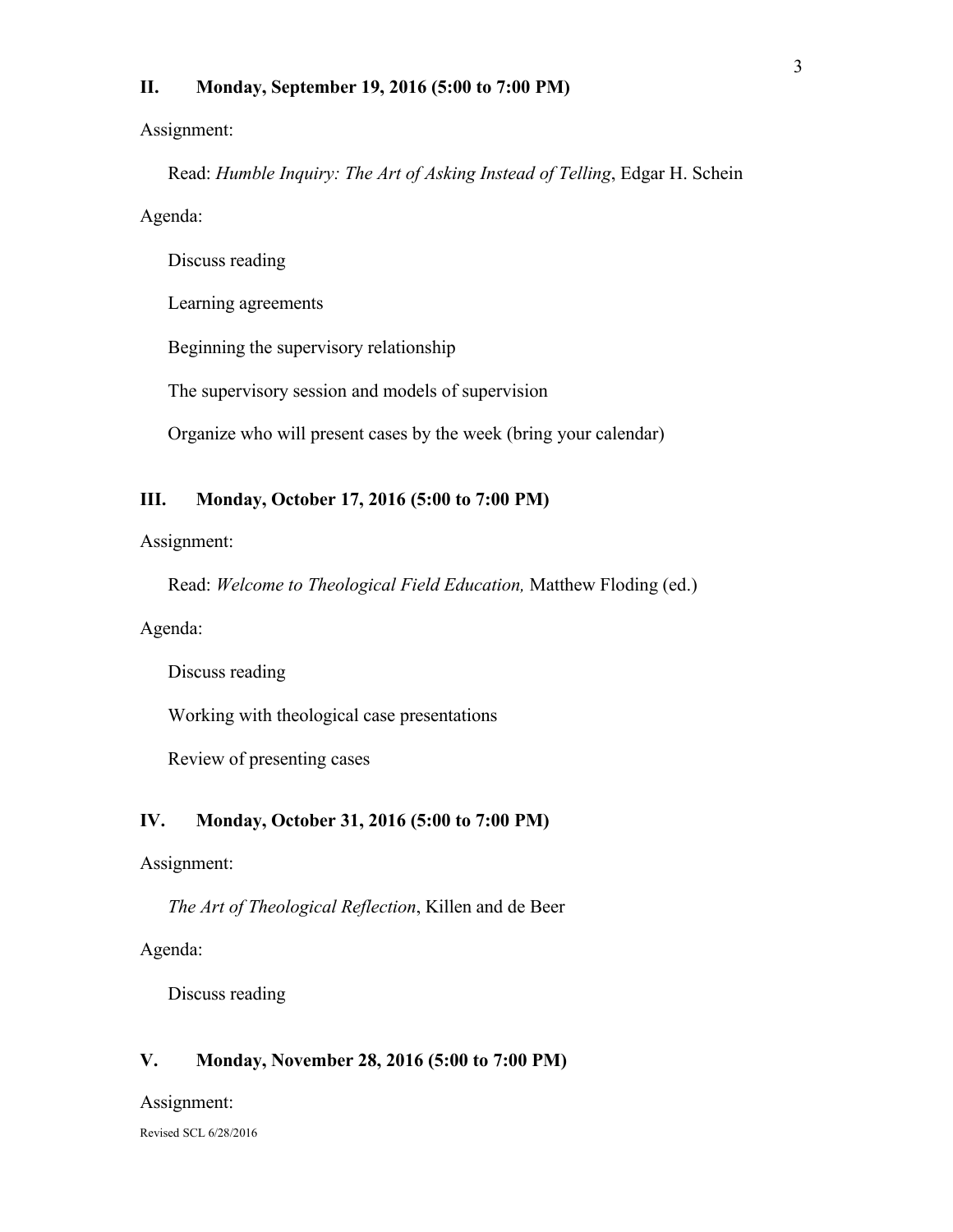*A Failure of Nerve: Leadership in the Age of the Quick Fix,* Edwin H. Friedman

Read and prepare for discussion on leadership cases

Prepare: Theological reflection cases (those students assigned for this class)

Agenda:

Psycho-dynamics of supervision

Theological reflection case presentations by students

### **VI. Monday, January 30, 2017 (5:00-7:00 PM)**

Assignment:

Read: Handouts on Mentoring by Emily Click

Prepare: Theological reflection cases (those students assigned for this class)

Agenda:

Discuss reading

Theological reflection case presentations by students

## **VII. Monday, February 13, 2017 (5:00 to 7:00 PM) [Snow Date: February 27]**

Assignment:

Read: *Adaptive Leadership*, Ronald Heifetz, Marty Linsky, and Alexander Grashow

Prepare: Theological reflection cases (those students assigned for this class)

Agenda:

Discussion of reading

Discussion of cases

### **VIII. Monday, March 6, 2017 (5:00 to 7:00 PM) [Snow Date: March 13]**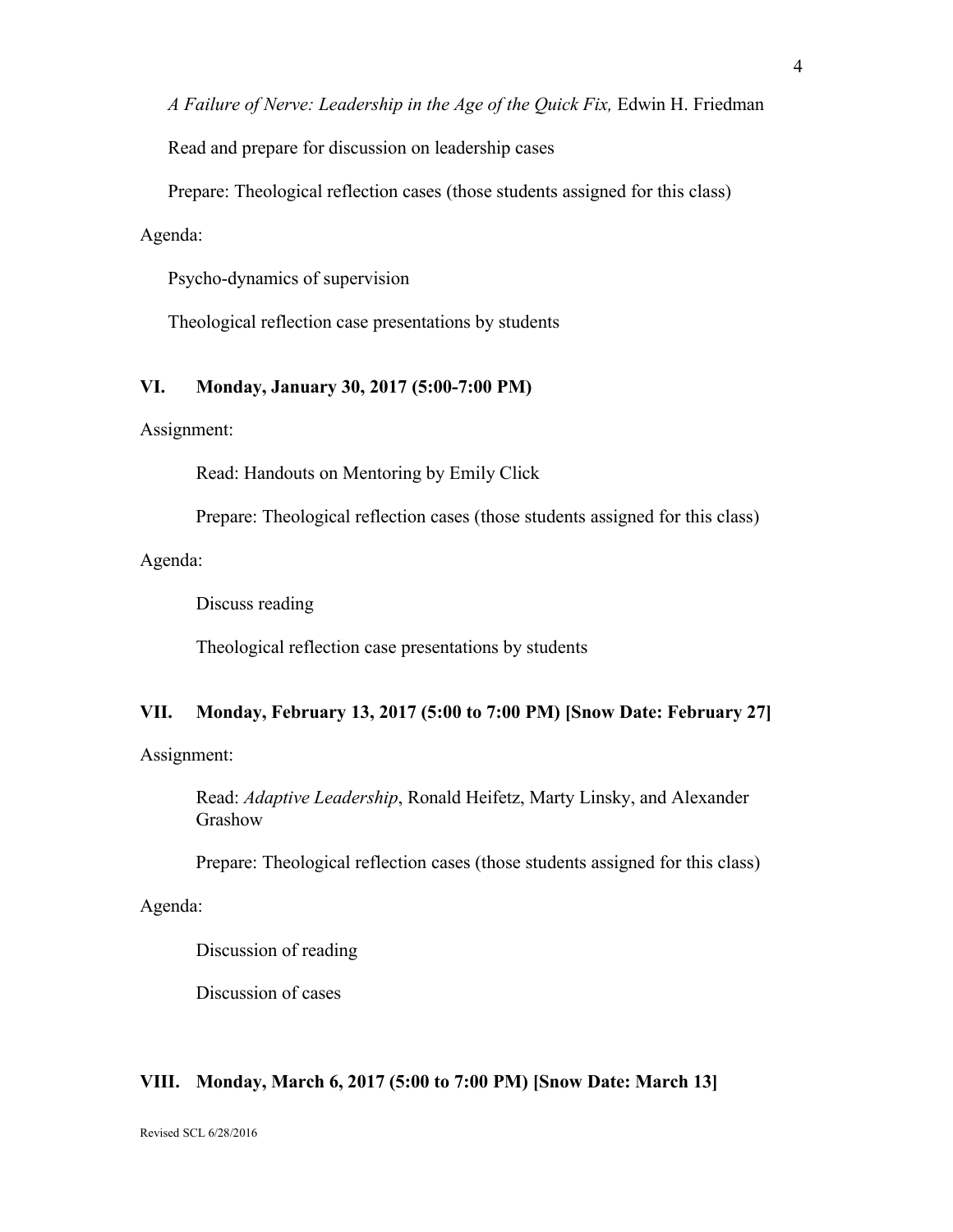Assignment:

Prepare theological reflection cases (those students assigned for this class)

Agenda:

Discussion of mid-year evaluations

Theological reflection cases by students

## **IX. Monday, March 27, 2017 (5:00 to 7:00 PM)**

Assignment:

Read: *At Personal Risk*, Marilyn Peterson

Agenda:

Sexual and boundary issues in supervision

## **XI. Monday, April 17, 2017 (5:00 to 7:00 PM)**

Final Class

## Agenda:

Final evaluations

Celebrate!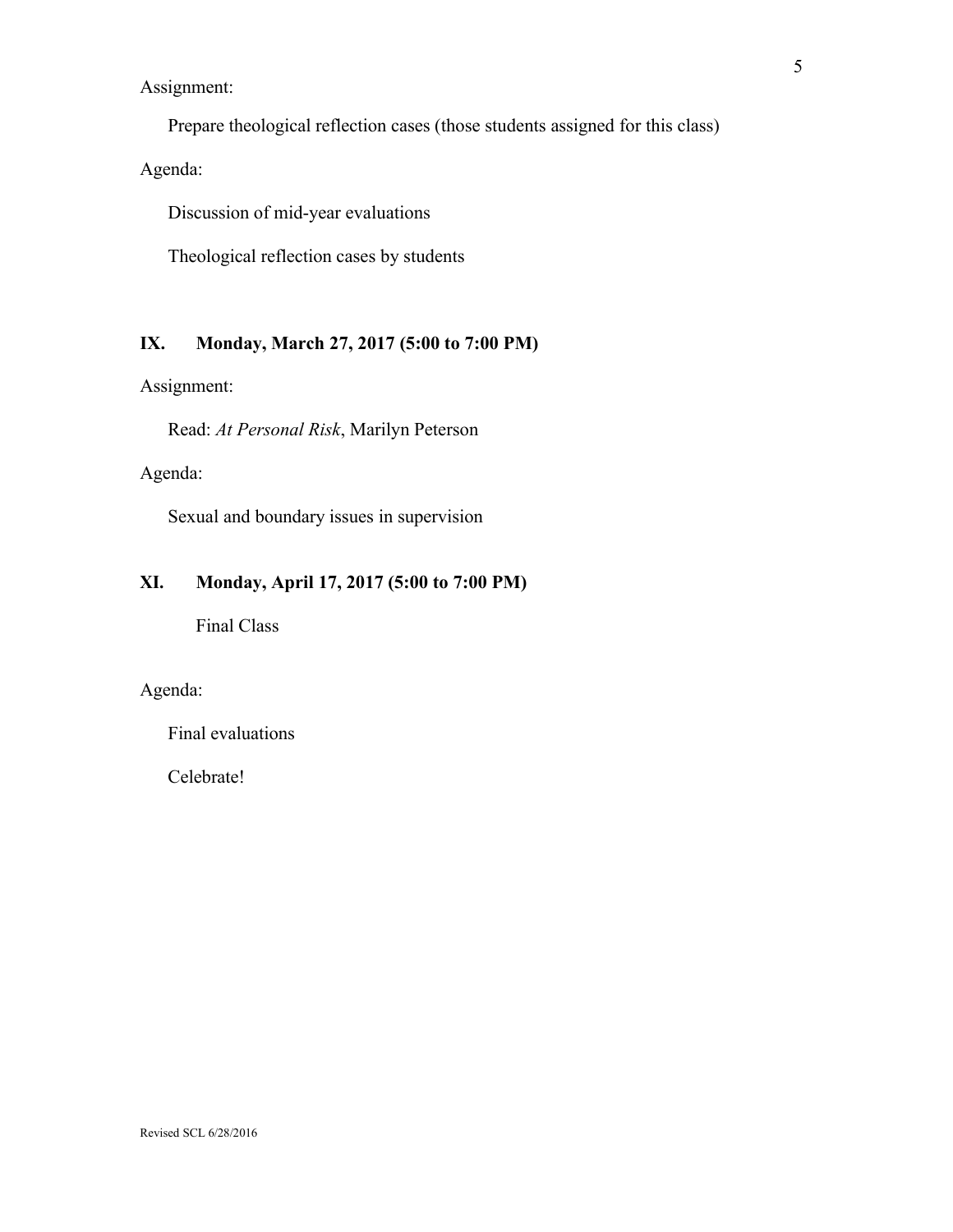# **Course Assignments:**

1. Read for class discussion:

*Humble Inquiry: The Gentle Art of Asking Instead of Telling,* by Edgar H. Schein

*Welcome to Theological Field Education!* edited by Matthew Floding (2010: Alban).

*Art of Theological Reflection* by Patricia O'Connell Killen, John De Beer (1994: Crossroad).

*A Failure of Nerve: Leadership in the Age of the Quick Fix* by Edwin Friedman (1999: Seabury).

*The Practice of Adaptive Leadership: Tools and Tactics for Changing Your Organization and the World* by Ronald Heifetz, Martin Linsky, and Alexander Grashow (2009: Harvard Business School).

*At Personal Risk: Boundary Violations in Professional-Client Relationships* by Marilyn R. Peterson (1992: W.W. Norton & Co.).

2. Class presentation of cases. Each student will write up a case from their own ministry experience for theological reflection in the class. Presentation dates will be scheduled early in the year, and will begin in November.

Material presented in class pertaining to supervisory situations shall always be considered CONFIDENTIAL. Names should be masked whenever possible, but confidentiality is both assumed and expected.

The course instructor will be available for consultation with you individually during the course. Call 617-496-5711 to schedule an appointment.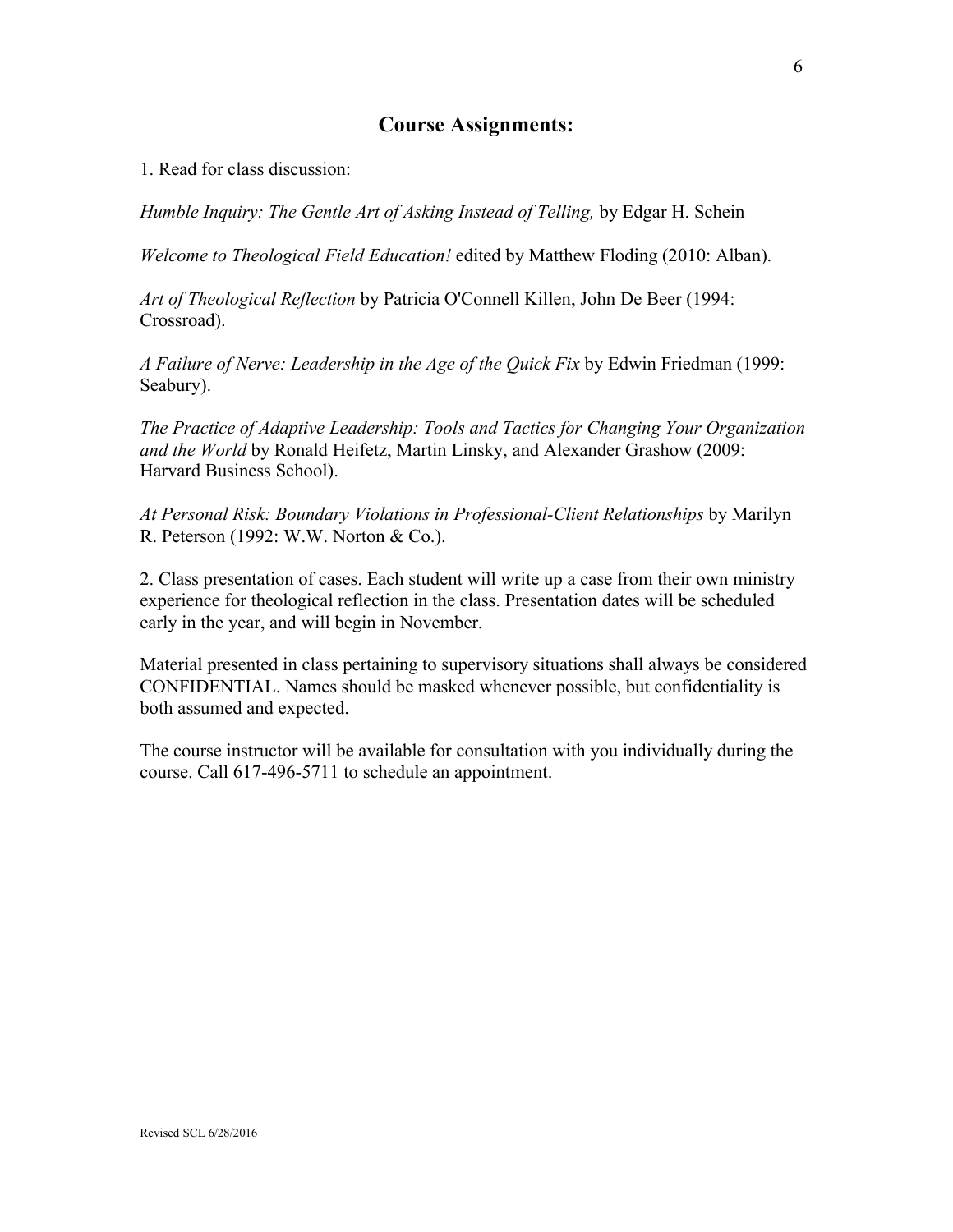### BIBLIOGRAPHY

de Bary, Edward O., THEOLOGICAL REFLECTION: THE CREATION OF SPIRITUAL POWER IN THE INFORMATION AGE. Collegeville, MN; Liturgical Press, 2003 (220 pp.).

Growing out of the work of Education for Ministry (EFM), which is also the pedigree of Killen and de Beer, de Bary's work is to date (2003) the most comprehensive explanation of this school of theological reflection. Fully the latter half of the book explores concrete ways, structures, techniques and methods for guiding theological reflection.

Bridges, William., MANAGING TRANSITIONS: MAKING THE MOST OF CHANGE. Philadelphia, PA; William Bridges and Associates Inc. 2009 (170pp).

As veteran business consultant William Bridges explains, successful organizational change takes place when employees have a clear purpose, a plan for, and a part to play in their changing surroundings. Directed at managers, this expanded edition of the classic bestseller provides practical, step-by-step strategies for minimizing the disruptions caused by workplace change.

Floding, Matthew, ed., WELCOME TO THEOLOGICAL FIELD EDUCATION! Herndon, VA; The Alban Institute, 2011 (206pp).

In field education, students unite the theory and the practice of ministry. Matthew Floding collects essays that draw on the experiences and knowledge of 11 directors of field education in seminaries and divinity schools across North America. These essays, written for supervisors as well as for students, take up topics and themes crucial to ministerial formation but too-rarely engaged in an explicit manner; the topics and themes range from the art of supervision and formation, the use of case studies and peer reflection groups, self-care and ministerial ethics, and assessment.

Fortune, Marie M., IS NOTHING SACRED? WHEN SEX INVADES THE PASTORAL RELATIONSHIP. San Francisco; Harper and Rowe, 1989 (160pp).

Marie Fortune's work has become well known, but the issues she raises and the perspective she holds are still brand new for us. This widely regarded work provides a solid analysis of how power affects relationships and the enormous human toll when that power is abused.

Heifetz, Ronald A., LEADERSHIP WITHOUT EASY ANSWERS. Cambridge, MA, and London, England; The Belknap Press of Harvard University Press, 1994 (348 pp.).

Heifetz's book is aimed at those who must lead in an age in which there are few easy answers. Weaving together theory and practice, he applies a dozen years of research of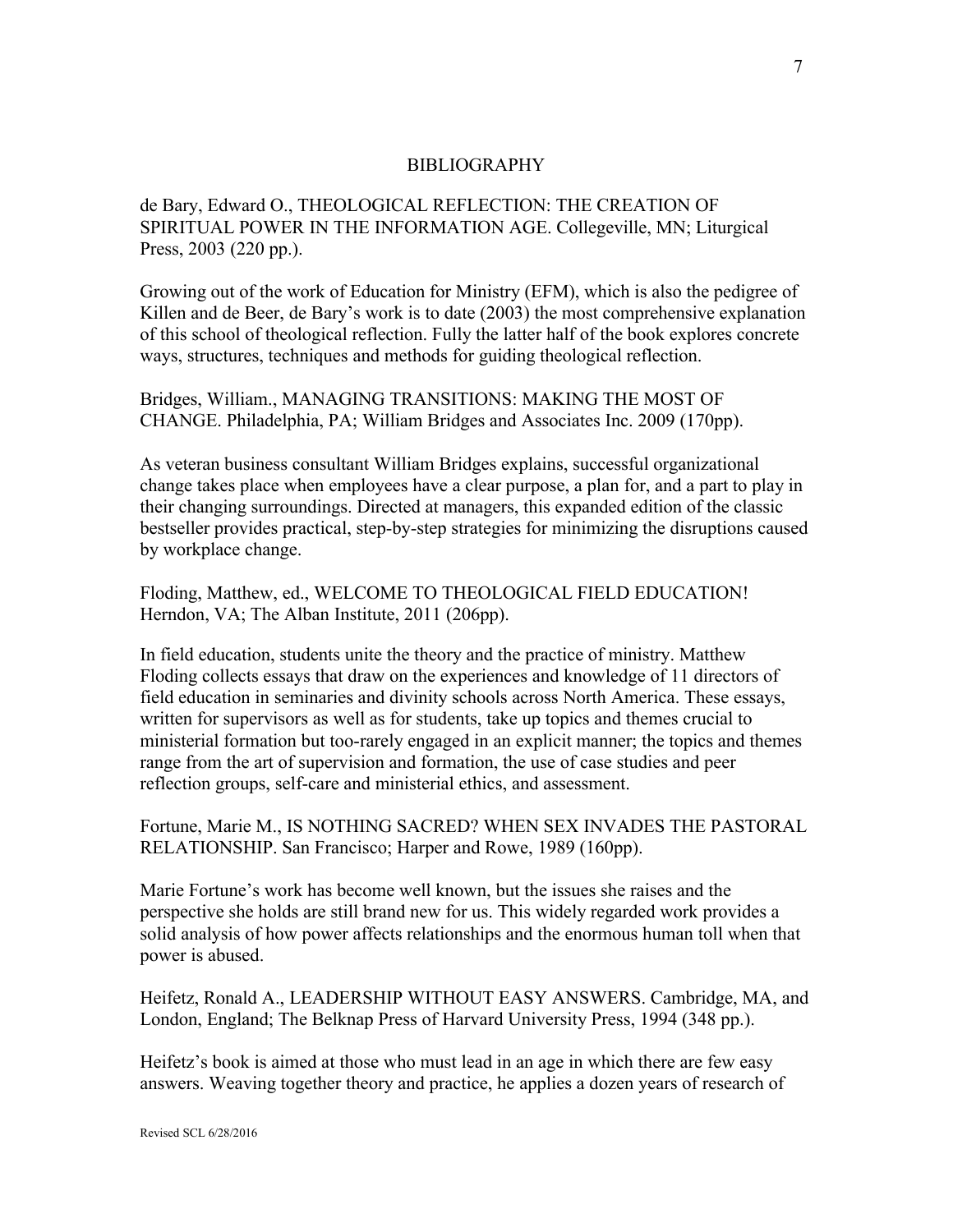leadership in various venues from teaching to politics, from business to non-profits, and delivers a practical and compelling model for leadership in our time. His work as Director of the Leadership Education Project at the Kennedy School of Government has drawn much favorable attention.

Heifetz, Ronald A., and Marty Linsky, LEADERSHIP ON THE LINE. Boston, MA; Harvard Business School Press, 2002 (252 pp.).

This book concentrates on the impact on the leader which LEADERSHIP WITHOUT EASY ANSWERS is likely to have, and how the leader may "stay alive through the dangers of leading," as the sub-title says. The ways in which leaders respond to the stresses of leadership affect not only their own well-being, but also their effectiveness. This book, then, is very useful for those who are called upon to lead communities of faith or to lead in other venues, and who are also willing to disappoint those they lead who are expecting easy answers.

Heifetz, Ronald A., Martin Linsky, and Alexander Grashow, THE PRACTICE OF ADAPTIVE LEADERSHIP: TOOLS AND TACTICS FOR CHANGING YOUR ORGANIZATION AND THE WORLD. Boston, MA; Harvard Business School, 2009 (304 pp.).

Heifetz literally wrote the book on leadership. This text, his newest, and a collaboration with Linsky and Grashow, distils the authors' collective wisdom into a practical guide for improving the practice of leadership. In the form of a handbook, Heifetz et al. introduce and explain the framework of Adaptive Leadership—a way of candidly assessing one's situation and one's capacities in order to take effective action. The authors also flesh out this framework through stories, diagrams, and the presentation of concrete strategies for assessing and addressing the challenges of change.

Kegan, Robert and Lisa Lashow Lahey, IMMUNITY TO CHANGE: HOW TO OVERCOME IT AND UNLOCK POTENTIAL IN YOURSELF AND YOUR ORGANIZATION. Boston, MA; Harvard Business School, 2009 (340 pp.).

Why do so many crucial attempts at change fail? Kegan and Lahey demonstrate the ways that personal beliefs and organizational attitudes congeal to create barriers or immunity to change. By uncovering and exploring these dynamics, the authors prepare ministers to unleash the potential of both themselves and their ministries.

Killen, Patricia O'Connell and John de Beer, THE ART OF THEOLOGICAL REFLECTION. New York; Crossroad, 1995 (156 pp.).

Following the influence of the Whiteheads, this book shapes an explicitly Christian means of theological reflection as "the artful discipline of putting our experience into conversation with the heritage of the Christian tradition."

Lebacqz, Karen and Ronald G. Barton, SEX IN THE PARISH. Louisville;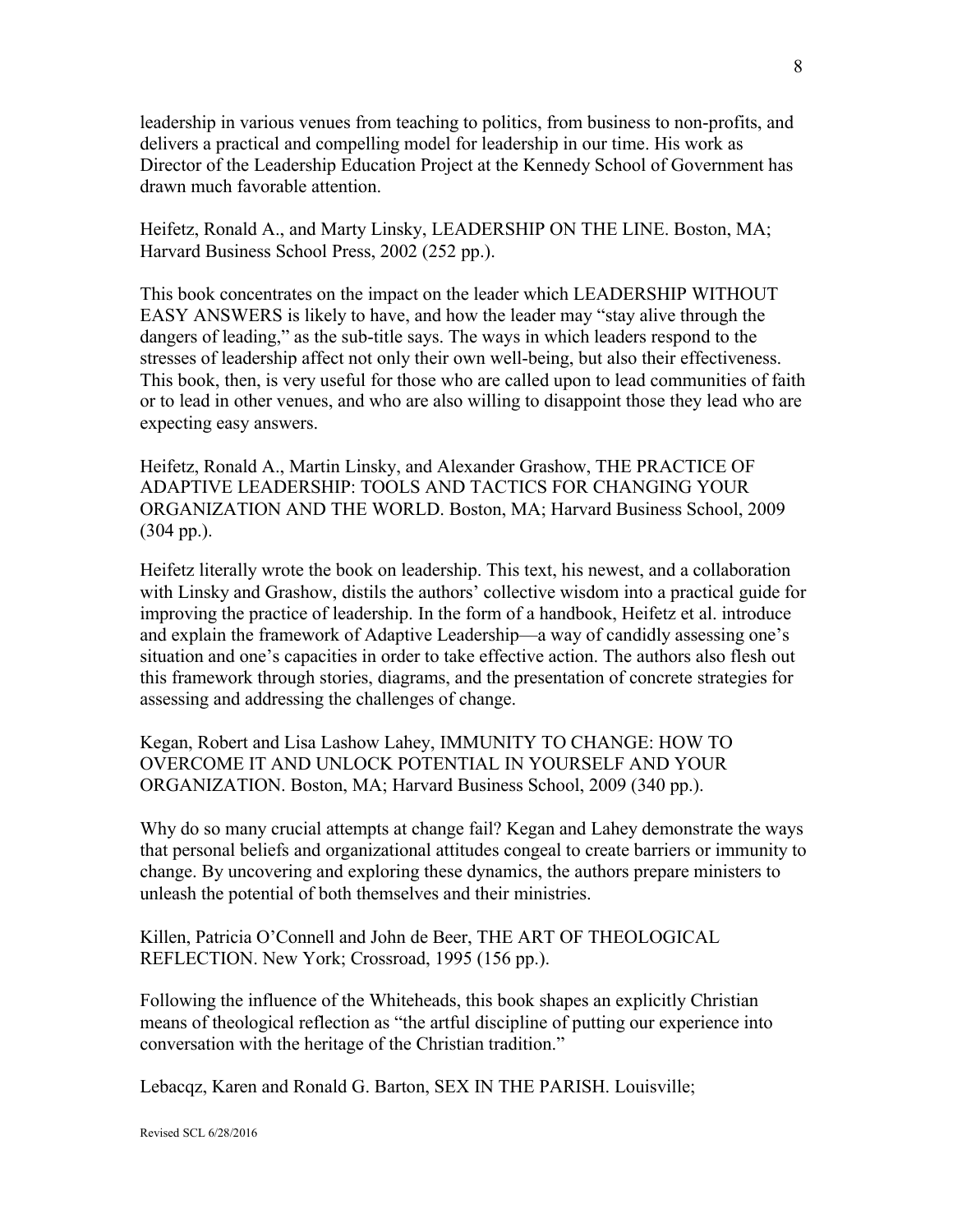Westminster/John Knox, 1991 (279 pp.).

Lebacqz and Barton develop an ethical framework within which to understand issues of boundaries and abuse for clergy and other ministerial professionals, as well for a healthy sexuality in ministry.

Mahan, Jeffrey H., Barbara B. Troxell and Carol J. Allen, SHARED WISDOM: A GUIDE TO CASE STUDY REFLECTION IN MINISTRY. Nashville; Abington Press, 1993 (142 pp.).

While the term "case study" is used here quite differently from the model developed at Harvard, this book provides a useful way to prepare and reflect on ministry events. Mahan, Troxell and Allen are respected leaders in the current landscape of theological field education.

Neuger, Christie Kozad, ed., THE ARTS OF MINISTRY: FEMINIST-WOMANIST APPROACHES. Louisville; Westminister John Knox Press, 1996 (211 pp.).

Building on the thirty years of liberationist movements, which have caused an epistemological shift undermining false certainty and exposing the privilege and oppressive nature of elitist assumptions, it provides a set of responses to the question, "If we now have a feminist-womanist theoretics, what are the concomitant features of a feminist-womanist practice?"

Parks, Sharon Daloz, LEADERSHIP CAN BE TAUGHT: A BOLD APPROACH FOR A COMPLEX WORLD. Boston; Harvard Business School Press, 2005 (256 pp).

This new book examines the pedagogy developed by Ronald Heifetz and his colleagues in teaching leadership at the Kennedy School of Government. This gives a window into the ways Heifetz engages his students in the creative work of finding their own voices as leaders.

Peterson, Marilyn R., AT PERSONAL RISK: BOUNDARY VIOLATIONS IN PROFESSIONAL-CLIENT RELATIONSHIPS. W.W. Norton & Co., 1992 (198 pp).

From review by Joyce Smith, L.I.C.S.W.: "Ms. Peterson gives many examples of harm caused to clients when the boundary of this trust based relationship is breached. She has a particularly good discussion of the power differential involved in the professional-client relationship and how denial of the power and influence which reside with the professional can lead to boundary violations. She discusses four often hidden aspects involved in boundary violations: role reversals; secrets; double binds and indulgence of personal privilege."

Poling, James Newton, THE ABUSE OF POWER: A THEOLOGICAL PROBLEM. Nashville; Abington Press, 1991 (224 pp.).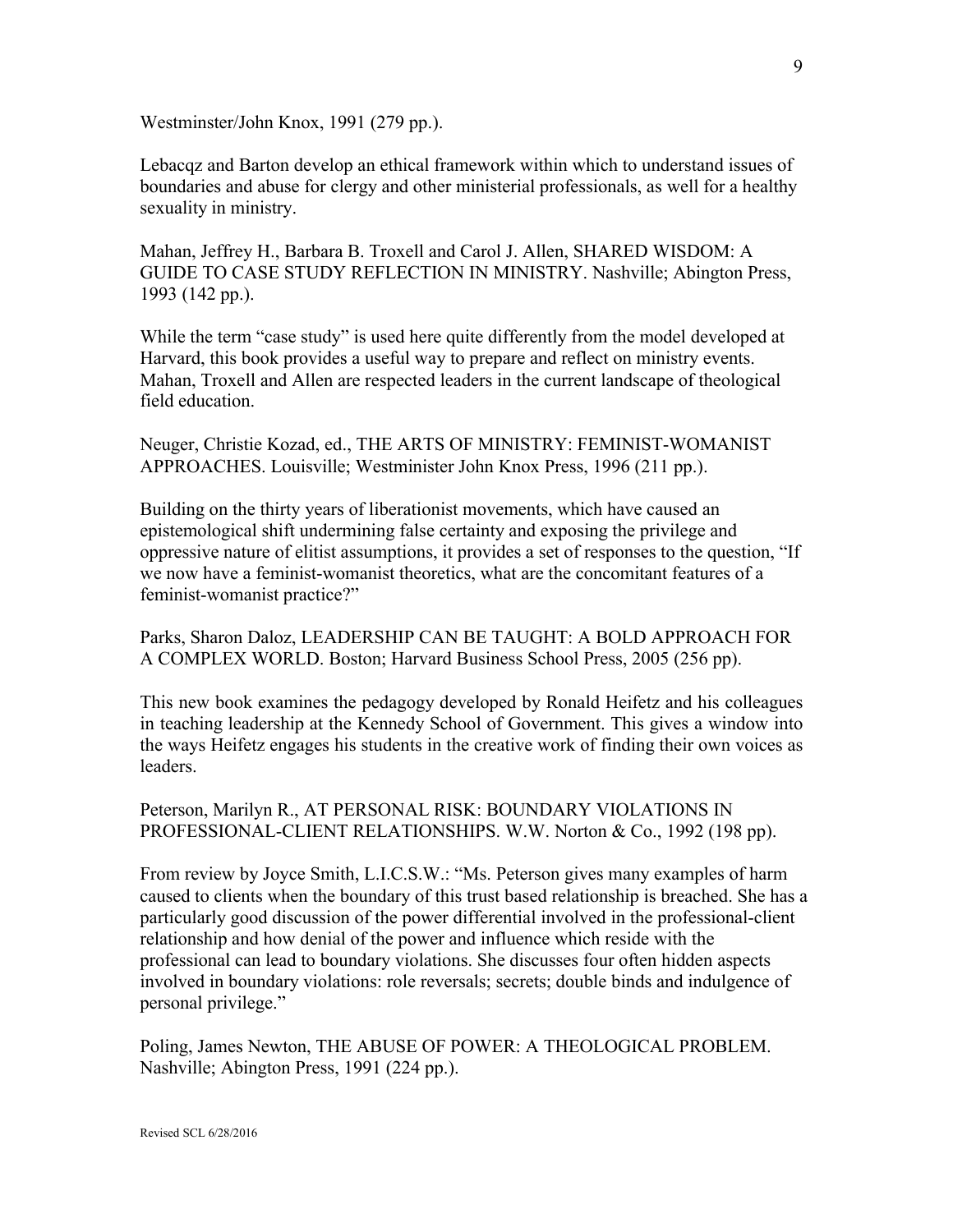Poling is among the group of writers and current theologians such as Karen Lebacqz, Rita Nakishima Brock and Marie Fortune, to name only a few, who bring a careful analysis of power to bear on the understanding of human relationships and abuse in those relationships. Poling seeks to bring to the surface for church and society to address situations and issues that have been buried under the assumed prerogatives of power and the shroud claim of privacy. In doing so, he challenges us to grapple with not only our lives, but also our theological constructs.

Katherine Hancock Ragsdale, Editor, BOUNDARY WARS: INTIMACY AND DISTANCE IN HEALING RELATIONSHIPS. Cleveland; Pilgrim Press, 1996 (239 pp.).

Ragsdale has brought together writings from a number of the current thinkers who are concerned with issues of abuse of power and the implications of power differences for appropriate boundaries in therapeutic, ministerial and other professional relationships. Among the authors included are: Marie Fortune, Karen Lebacqz and Ronald G. Barton, and Carter Heyward and Beverly Harrison.

Schön, Donald A., EDUCATING THE REFLECTIVE PRACTITIONER. San Francisco; Jossey-Bass Publishers, 1987 (348 pp.).

In this book Schön continues to ask professional education to re-examine the relationship between theory and practice it uses in preparing professionals. Here he develops ways of educating that would be consonant with his understanding of the professional as reflective practitioner.

Senge, Peter, Art Kleiner (editor), Charlotte Roberts, George Roth, Rick Ross, THE DANCE OF CHANGE. Currency Doubleday, 1999 (596 pp.).

Peter Senge and his group have published and worked for over a decade in the field of creating organizational change. Previous titles, The Fifth Discipline and The Fifth Discipline Fieldbook, lay out the ideas for what they call "the learning organizations," that is, the organization which is alive and is responsive to changing needs. The Dance of Change faces square on the fact that change is hard to initiate, and even harder to sustain. The result of research, trial, and experience working with many organizations, it is one of the most highly acclaimed and practical guides to helping organizations overcome the obstacles to lasting transformation.

David A. Steere, Editor, THE SUPERVISION OF PASTORAL CARE. Louisville; Westminster/John Knox Press; 1989 (287 pp.).

This book brings together many perspectives and contributors, to address many of the significant problems and areas of pastoral supervision. Represented among its authors are professors, social workers, therapists and chaplains, all experienced in supervision. Article titles include: "Preparing Yourself for Supervision," "Life Histories and Narrative Theologies," "Transference and Counter Transference in Supervision," "Gender Issues in